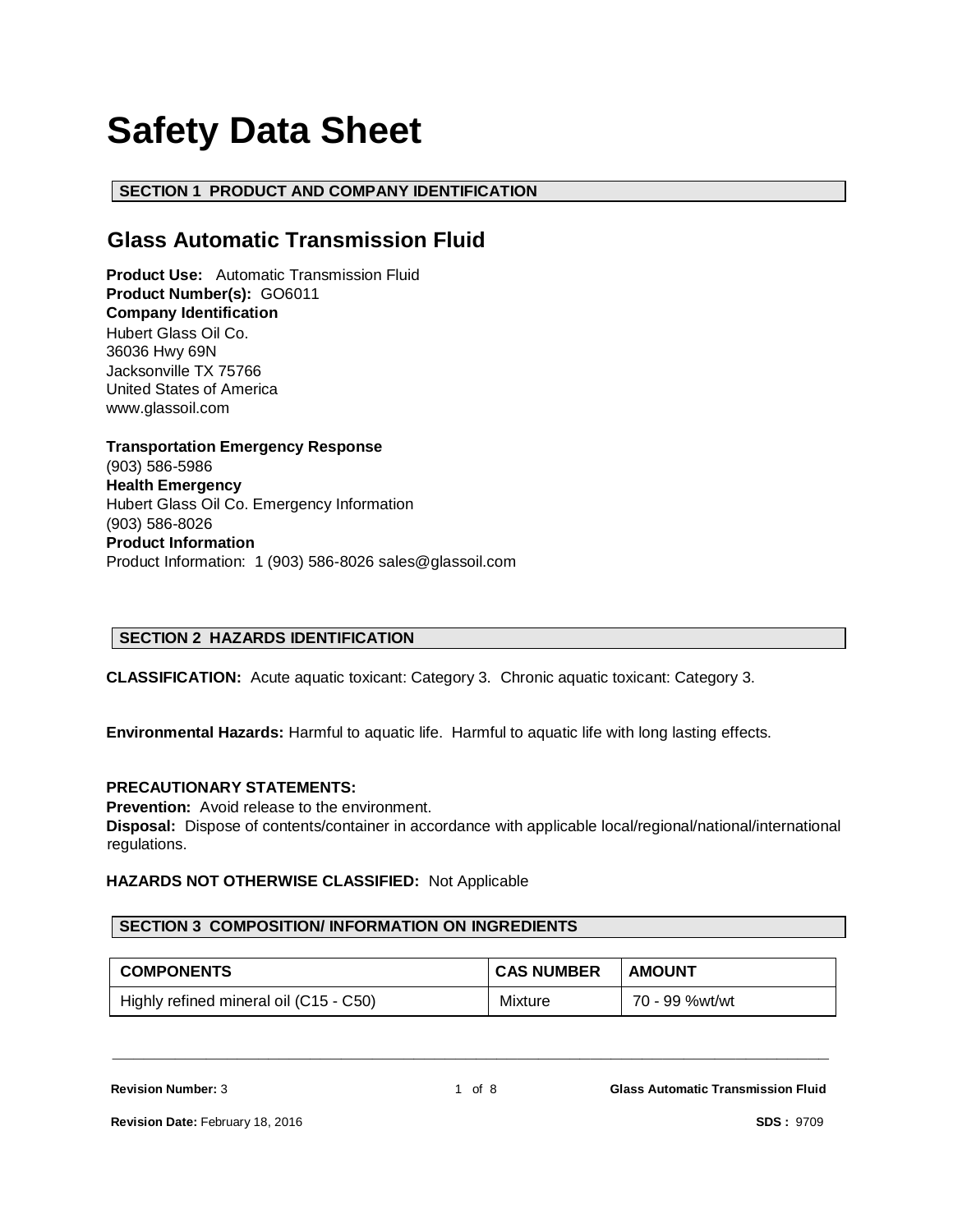#### **SECTION 4 FIRST AID MEASURES**

#### **Description of first aid measures**

**Eye:** No specific first aid measures are required. As a precaution, remove contact lenses, if worn, and flush eyes with water.

**Skin:** No specific first aid measures are required. As a precaution, remove clothing and shoes if contaminated. To remove the material from skin, use soap and water. Discard contaminated clothing and shoes or thoroughly clean before reuse.

**Ingestion:** No specific first aid measures are required. Do not induce vomiting. As a precaution, get medical advice.

**Inhalation:** No specific first aid measures are required. If exposed to excessive levels of material in the air, move the exposed person to fresh air. Get medical attention if coughing or respiratory discomfort occurs.

# **Most important symptoms and effects, both acute and delayed IMMEDIATE SYMPTOMS AND HEALTH EFFECTS**

**Eye:** Not expected to cause prolonged or significant eye irritation.

**Skin:** Contact with the skin is not expected to cause prolonged or significant irritation. Contact with the skin is not expected to cause an allergic skin response. Not expected to be harmful to internal organs if absorbed through the skin. High-Pressure Equipment Information: Accidental high-velocity injection under the skin of materials of this type may result in serious injury. Seek medical attention at once should an accident like this occur. The initial wound at the injection site may not appear to be serious at first; but, if left untreated, could result in disfigurement or amputation of the affected part.

#### **Ingestion:** Not expected to be harmful if swallowed.

**Inhalation:** Not expected to be harmful if inhaled. Contains a petroleum-based mineral oil. May cause respiratory irritation or other pulmonary effects following prolonged or repeated inhalation of oil mist at airborne levels above the recommended mineral oil mist exposure limit. Symptoms of respiratory irritation may include coughing and difficulty breathing.

# **DELAYED OR OTHER SYMPTOMS AND HEALTH EFFECTS:** Not classified.

#### **Indication of any immediate medical attention and special treatment needed**

**Note to Physicians:** In an accident involving high-pressure equipment, this product may be injected under the skin. Such an accident may result in a small, sometimes bloodless, puncture wound. However, because of its driving force, material injected into a fingertip can be deposited into the palm of the hand. Within 24 hours, there is usually a great deal of swelling, discoloration, and intense throbbing pain. Immediate treatment at a surgical emergency center is recommended.

#### **SECTION 5 FIRE FIGHTING MEASURES**

Leaks/ruptures in high pressure system using materials of this type can create a fire hazard when in the vicinity of ignition sources (eg. open flame, pilot lights, sparks, or electric arcs).

**EXTINGUISHING MEDIA:** Use water fog, foam, dry chemical or carbon dioxide (CO2) to extinguish flames.

#### **PROTECTION OF FIRE FIGHTERS:**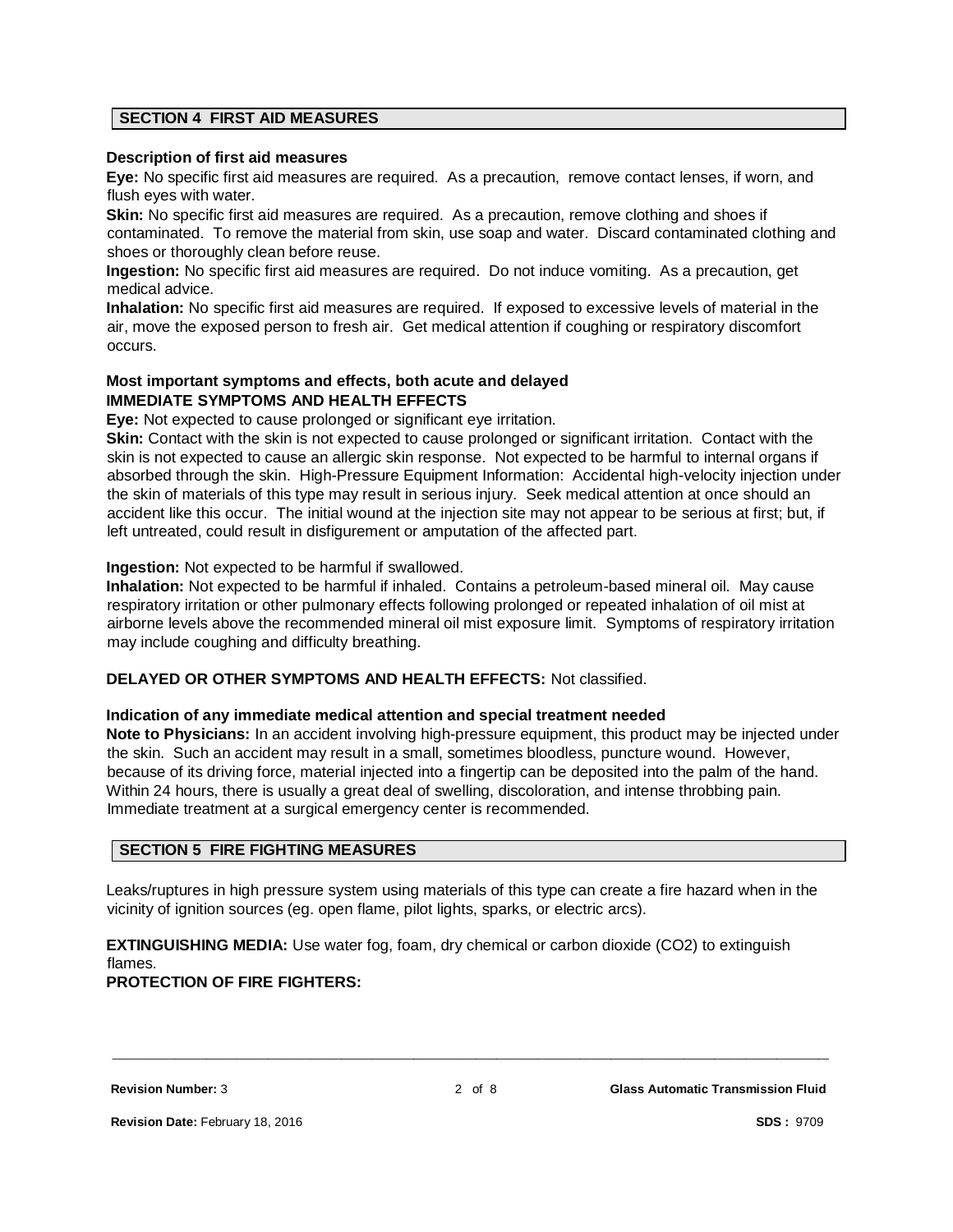**Fire Fighting Instructions:** This material will burn although it is not easily ignited. See Section 7 for proper handling and storage. For fires involving this material, do not enter any enclosed or confined fire space without proper protective equipment, including self-contained breathing apparatus. **Combustion Products:** Highly dependent on combustion conditions. A complex mixture of airborne solids, liquids, and gases including carbon monoxide, carbon dioxide, and unidentified organic compounds will be evolved when this material undergoes combustion.

# **SECTION 6 ACCIDENTAL RELEASE MEASURES**

**Protective Measures:** Eliminate all sources of ignition in vicinity of spilled material.

**Spill Management:** Stop the source of the release if you can do it without risk. Contain release to prevent further contamination of soil, surface water or groundwater. Clean up spill as soon as possible, observing precautions in Exposure Controls/Personal Protection. Use appropriate techniques such as applying non-combustible absorbent materials or pumping. Where feasible and appropriate, remove contaminated soil. Place contaminated materials in disposable containers and dispose of in a manner consistent with applicable regulations.

**Reporting:** Report spills to local authorities as appropriate or required.

# **SECTION 7 HANDLING AND STORAGE**

**Precautionary Measures:** Do not get in eyes, on skin, or on clothing. DO NOT USE IN HIGH PRESSURE SYSTEMS in the vicinity of flames, sparks and hot surfaces. Use only in well ventilated areas. Keep container closed.

Keep out of the reach of children. Wash thoroughly after handling.

**General Handling Information:** Avoid contaminating soil or releasing this material into sewage and drainage systems and bodies of water.

**Static Hazard:** Electrostatic charge may accumulate and create a hazardous condition when handling this material. To minimize this hazard, bonding and grounding may be necessary but may not, by themselves, be sufficient. Review all operations which have the potential of generating and accumulating an electrostatic charge and/or a flammable atmosphere (including tank and container filling, splash filling, tank cleaning, sampling, gauging, switch loading, filtering, mixing, agitation, and vacuum truck operations) and use appropriate mitigating procedures. For more information, refer to OSHA Standard 29 CFR 1910.106, 'Flammable and Combustible Liquids', National Fire Protection Association (NFPA 77, 'Recommended Practice on Static Electricity', and/or the American Petroleum Institute (API) Recommended Practice 2003, 'Protection Against Ignitions Arising Out of Static, Lightning, and Stray Currents'.

**Container Warnings:** Container is not designed to contain pressure. Do not use pressure to empty container or it may rupture with explosive force. Empty containers retain product residue (solid, liquid, and/or vapor) and can be dangerous. Do not pressurize, cut, weld, braze, solder, drill, grind, or expose such containers to heat, flame, sparks, static electricity, or other sources of ignition. They may explode and cause injury or death. Empty containers should be completely drained, properly closed, and promptly returned to a drum reconditioner or disposed of properly.

# **SECTION 8 EXPOSURE CONTROLS/PERSONAL PROTECTION**

#### **GENERAL CONSIDERATIONS:**

Consider the potential hazards of this material (see Section 3), applicable exposure limits, job activities, and other substances in the work place when designing engineering controls and selecting personal protective equipment. If engineering controls or work practices are not adequate to prevent exposure to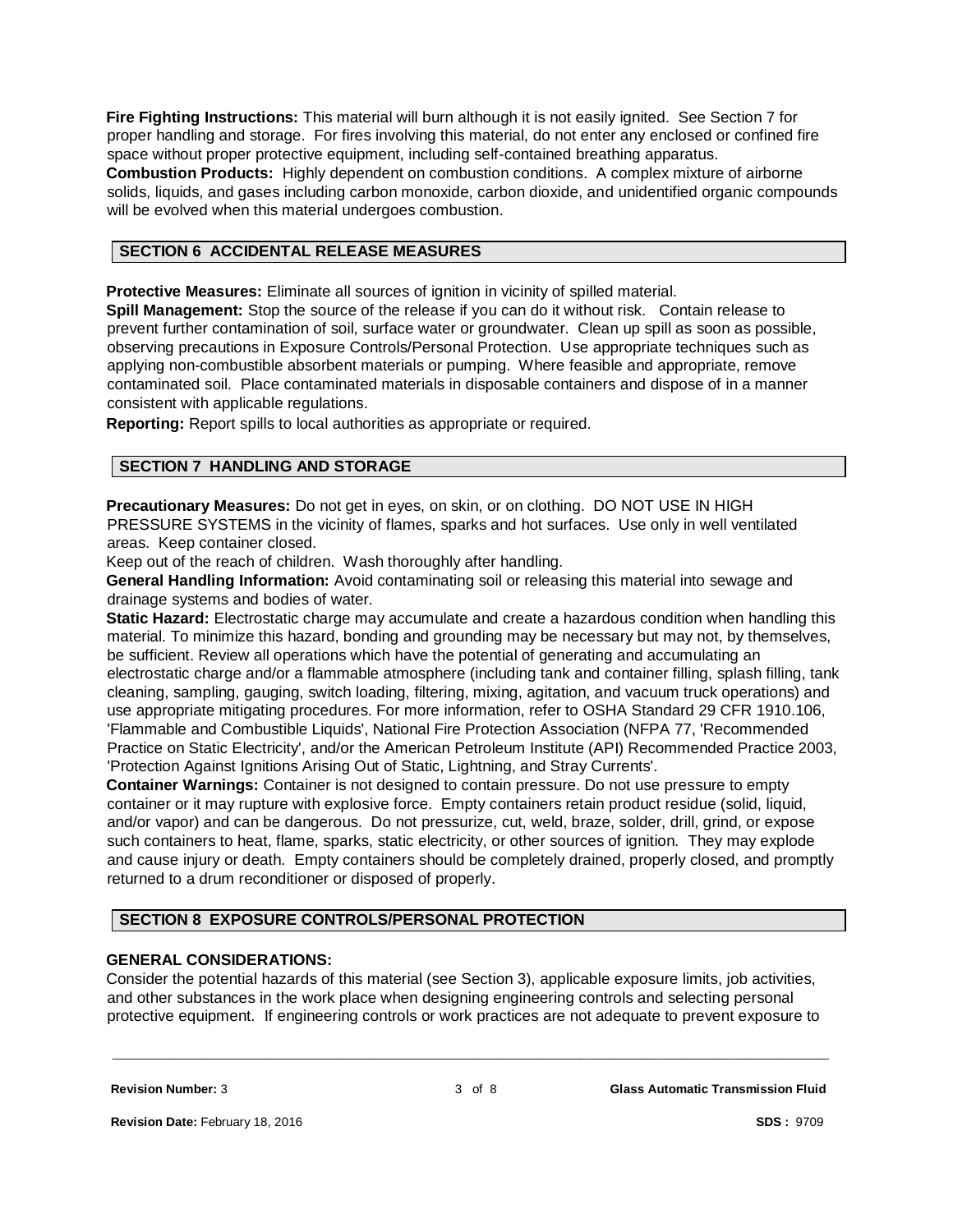harmful levels of this material, the personal protective equipment listed below is recommended. The user should read and understand all instructions and limitations supplied with the equipment since protection is usually provided for a limited time or under certain circumstances.

# **ENGINEERING CONTROLS:**

Use in a well-ventilated area.

# **PERSONAL PROTECTIVE EQUIPMENT**

**Eye/Face Protection:** No special eye protection is normally required. Where splashing is possible, wear safety glasses with side shields as a good safety practice.

**Skin Protection:** No special protective clothing is normally required. Where splashing is possible, select protective clothing depending on operations conducted, physical requirements and other substances in the workplace. Suggested materials for protective gloves include: 4H (PE/EVAL), Nitrile Rubber, Silver Shield, Viton.

**Respiratory Protection:** No respiratory protection is normally required.

If user operations generate an oil mist, determine if airborne concentrations are below the occupational exposure limit for mineral oil mist. If not, wear an approved respirator that provides adequate protection from the measured concentrations of this material. For air-purifying respirators use a particulate cartridge. Use a positive pressure air-supplying respirator in circumstances where air-purifying respirators may not provide adequate protection.

Consult local authorities for appropriate values.

#### **SECTION 9 PHYSICAL AND CHEMICAL PROPERTIES**

**Attention: the data below are typical values and do not constitute a specification.**

**Color:** Red **Physical State:** Liquid **Odor:** Petroleum odor **Odor Threshold:** No data available **pH:** Not Applicable **Vapor Pressure:** <0.01 mmHg @ 37.8 °C (100 °F) **Vapor Density (Air = 1):** >1 **Initial Boiling Point:** 315°C (599°F) **Solubility:** Soluble in hydrocarbons; insoluble in water **Freezing Point:** Not Applicable **Density:** 0.85 kg/l @ 15°C (59°F) (Typical) **Viscosity:** 7 mm2/s @ 100°C (212°F) (Typical) **Decomposition temperature:** No Data Available **Octanol/Water Partition Coefficient:** No data available

# **FLAMMABLE PROPERTIES:**

**Flammability (solid, gas):** No Data Available

**Flashpoint:** (Cleveland Open Cup) 178 °C (352 °F) Minimum **Autoignition:** No data available **Flammability (Explosive) Limits (% by volume in air):** Lower: Not Applicable Upper: Not Applicable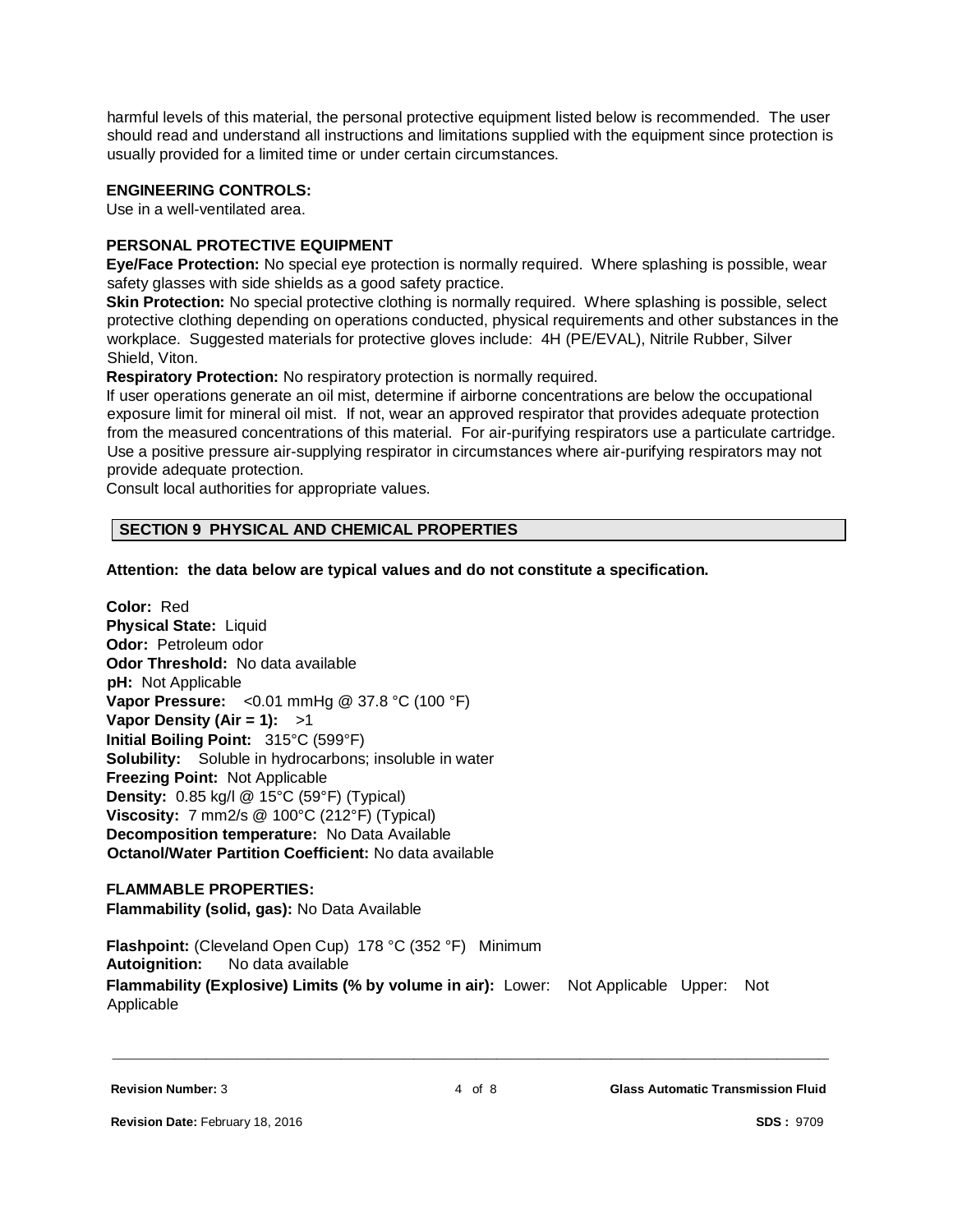# **SECTION 10 STABILITY AND REACTIVITY**

**Reactivity:** May react with strong acids or strong oxidizing agents, such as chlorates, nitrates, peroxides, etc.

**Chemical Stability:** This material is considered stable under normal ambient and anticipated storage and handling conditions of temperature and pressure. **Incompatibility With Other Materials:** Not applicable **Hazardous Decomposition Products:** None known (None expected)

**Hazardous Polymerization:** Hazardous polymerization will not occur.

# **SECTION 11 TOXICOLOGICAL INFORMATION**

#### **Information on toxicological effects**

**Serious Eye Damage/Irritation:** The eye irritation hazard is based on evaluation of data for product components.

**Skin Corrosion/Irritation:** The skin irritation hazard is based on evaluation of data for product components.

**Skin Sensitization:** The skin sensitization hazard is based on evaluation of data for product components.

**Acute Dermal Toxicity:** The acute dermal toxicity hazard is based on evaluation of data for product components.

**Acute Oral Toxicity:** The acute oral toxicity hazard is based on evaluation of data for product components.

**Acute Inhalation Toxicity:** The acute inhalation toxicity hazard is based on evaluation of data for product components.

**Acute Toxicity Estimate:** Not Determined

**Germ Cell Mutagenicity:** The hazard evaluation is based on data for components or a similar material.

**Carcinogenicity:** The hazard evaluation is based on data for components or a similar material.

**Reproductive Toxicity:** The hazard evaluation is based on data for components or a similar material.

**Specific Target Organ Toxicity - Single Exposure:** The hazard evaluation is based on data for components or a similar material.

**Specific Target Organ Toxicity - Repeated Exposure:** The hazard evaluation is based on data for components or a similar material.

#### **ADDITIONAL TOXICOLOGY INFORMATION:**

This product contains petroleum base oils which may be refined by various processes including severe solvent extraction, severe hydrocracking, or severe hydrotreating. None of the oils requires a cancer warning under the OSHA Hazard Communication Standard (29 CFR 1910.1200). These oils have not been listed in the National Toxicology Program (NTP) Annual Report nor have they been classified by the International Agency for Research on Cancer (IARC) as; carcinogenic to humans (Group 1), probably carcinogenic to humans (Group 2A), or possibly carcinogenic to humans (Group 2B).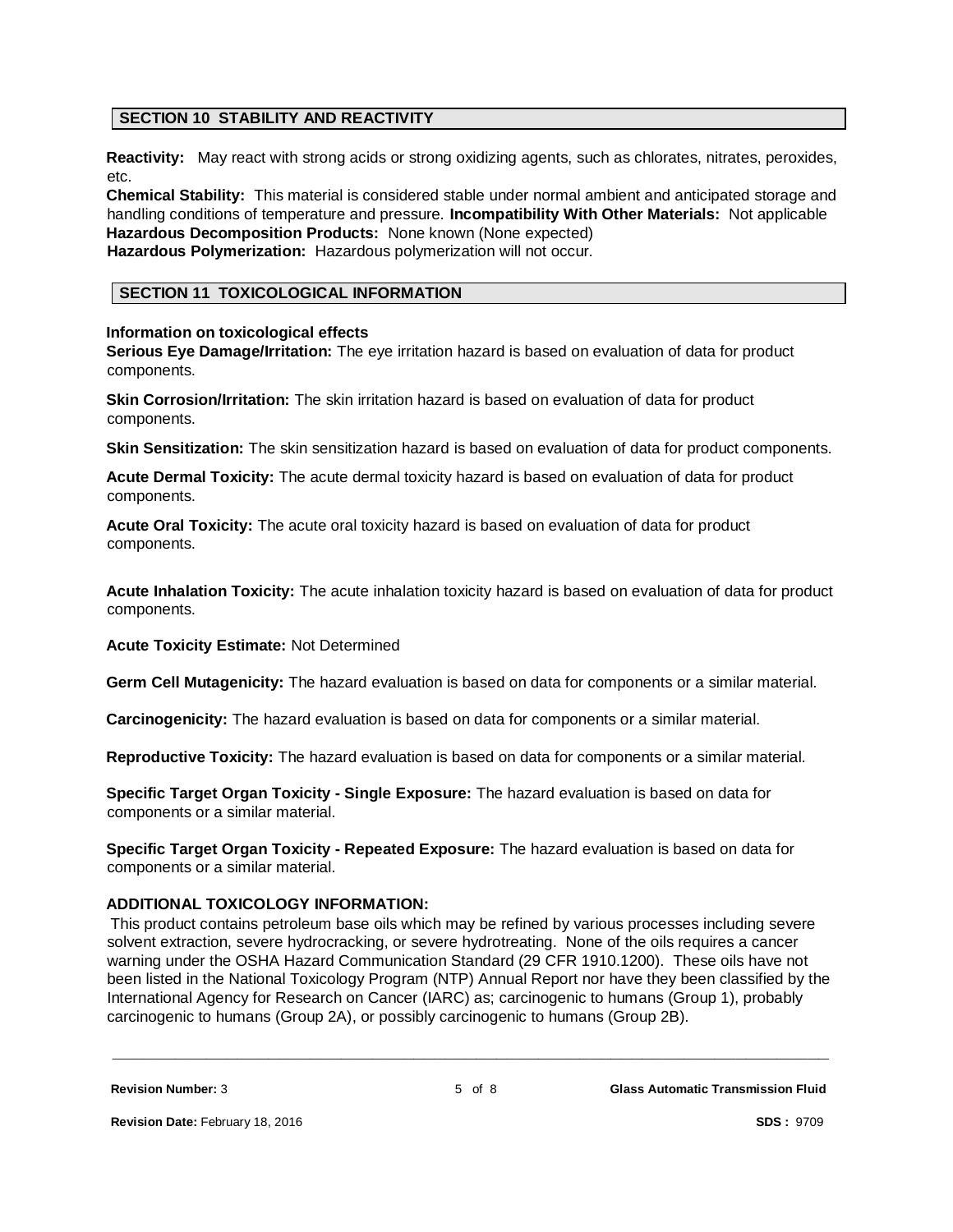These oils have not been classified by the American Conference of Governmental Industrial Hygienists (ACGIH) as: confirmed human carcinogen (A1), suspected human carcinogen (A2), or confirmed animal carcinogen with unknown relevance to humans (A3).

**SECTION 12 ECOLOGICAL INFORMATION**

#### **ECOTOXICITY**

This material is expected to be harmful to aquatic organisms and may cause long-term adverse effects in the aquatic environment. The ecotoxicity hazard is based on an evaluation of data for the components or a similar material. The product has not been tested. The statement has been derived from the properties of the individual components.

#### **MOBILITY** No

data available.

# **PERSISTENCE AND DEGRADABILITY**

This material is not expected to be readily biodegradable. The biodegradability of this material is based on an evaluation of data for the components or a similar material.The product has not been tested. The statement has been derived from the properties of the individual components.

# **POTENTIAL TO BIOACCUMULATE**

Bioconcentration Factor: No data available. Octanol/Water Partition Coefficient: No data available

# **SECTION 13 DISPOSAL CONSIDERATIONS**

Use material for its intended purpose or recycle if possible. Oil collection services are available for used oil recycling or disposal. Place contaminated materials in containers and dispose of in a manner consistent with applicable regulations. Contact your sales representative or local environmental or health authorities for approved disposal or recycling methods.

# **SECTION 14 TRANSPORT INFORMATION**

The description shown may not apply to all shipping situations. Consult 49CFR, or appropriate Dangerous Goods Regulations, for additional description requirements (e.g., technical name) and mode-specific or quantity-specific shipping requirements.

**DOT Shipping Description:** PETROLEUM LUBRICATING OIL, NOT REGULATED AS A HAZARDOUS MATERIAL FOR TRANSPORTATION UNDER 49 CFR

**IMO/IMDG Shipping Description:** PETROLEUM LUBRICATING OIL; NOT REGULATED AS DANGEROUS GOODS FOR TRANSPORT UNDER THE IMDG CODE

**ICAO/IATA Shipping Description:** PETROLEUM LUBRICATING OIL; NOT REGULATED AS DANGEROUS GOODS FOR TRANSPORT UNDER THE ICAO TI OR IATA DGR

**Transport in bulk according to Annex II of MARPOL 73/78 and the IBC code:** Not applicable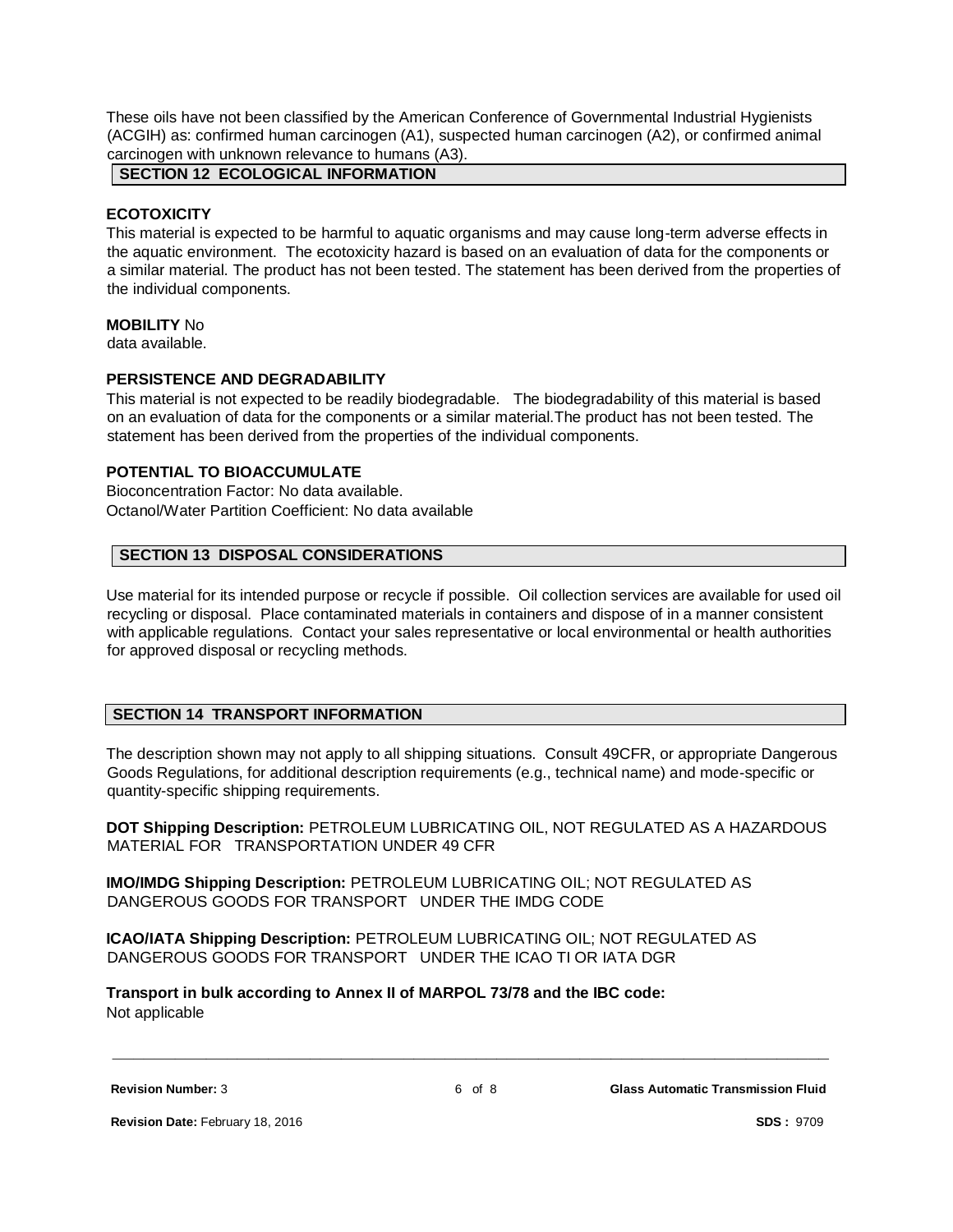#### **SECTION 15 REGULATORY INFORMATION**

| EPCRA 311/312 CATEGORIES:                         | 1.<br>2.<br>3.<br>4.<br>5. | Immediate (Acute) Health Effects:<br>Delayed (Chronic) Health Effects:<br>Fire Hazard:<br>Sudden Release of Pressure Hazard:<br>Reactivity Hazard: | NO.<br>NO.<br><b>NO</b><br>NO.<br><b>NO</b> |
|---------------------------------------------------|----------------------------|----------------------------------------------------------------------------------------------------------------------------------------------------|---------------------------------------------|
| REGULATORY LISTS SEARCHED:<br>$01-1=IARC$ Group 1 | $03 = EPCRA$ 313           |                                                                                                                                                    |                                             |
| 01-2A=IARC Group 2A                               | 04=CA Proposition 65       |                                                                                                                                                    |                                             |
| 01-2B=IARC Group 2B                               | $05 = MA$ RTK              |                                                                                                                                                    |                                             |
| 02=NTP Carcinogen                                 | 06=NJ RTK                  |                                                                                                                                                    |                                             |
|                                                   | $07 = PA$ RTK              |                                                                                                                                                    |                                             |

No components of this material were found on the regulatory lists above.

#### **CHEMICAL INVENTORIES:**

All components comply with the following chemical inventory requirements: AICS (Australia), DSL (Canada), EINECS (European Union), ENCS (Japan), IECSC (China), KECI (Korea), PICCS (Philippines), TSCA (United States).

#### **NEW JERSEY RTK CLASSIFICATION:**

Under the New Jersey Right-to-Know Act L. 1983 Chapter 315 N.J.S.A. 34:5A-1 et. seq., the product is to be identified as follows: PETROLEUM OIL (Automatic transmission fluid)

#### **SECTION 16 OTHER INFORMATION**

**NFPA RATINGS:** Health: 0 Flammability: 1 Reactivity: 0

**HMIS RATINGS:** Health: 0 Flammability: 1 Reactivity: 0 (0-Least, 1-Slight, 2-Moderate, 3-High, 4-Extreme, PPE:- Personal Protection Equipment Index recommendation, \*- Chronic Effect Indicator). These values are obtained using the guidelines or published evaluations prepared by the National Fire Protection Association (NFPA) or the National Paint and Coating Association (for HMIS ratings).

#### **LABEL RECOMMENDATION:**

Label Category : INDUSTRIAL OIL 1 - IND1

**REVISION STATEMENT:** This revision updates the following sections of this Safety Data Sheet: 1-16 **Revision Date:** February 18, 2016

# **ABBREVIATIONS THAT MAY HAVE BEEN USED IN THIS DOCUMENT:**